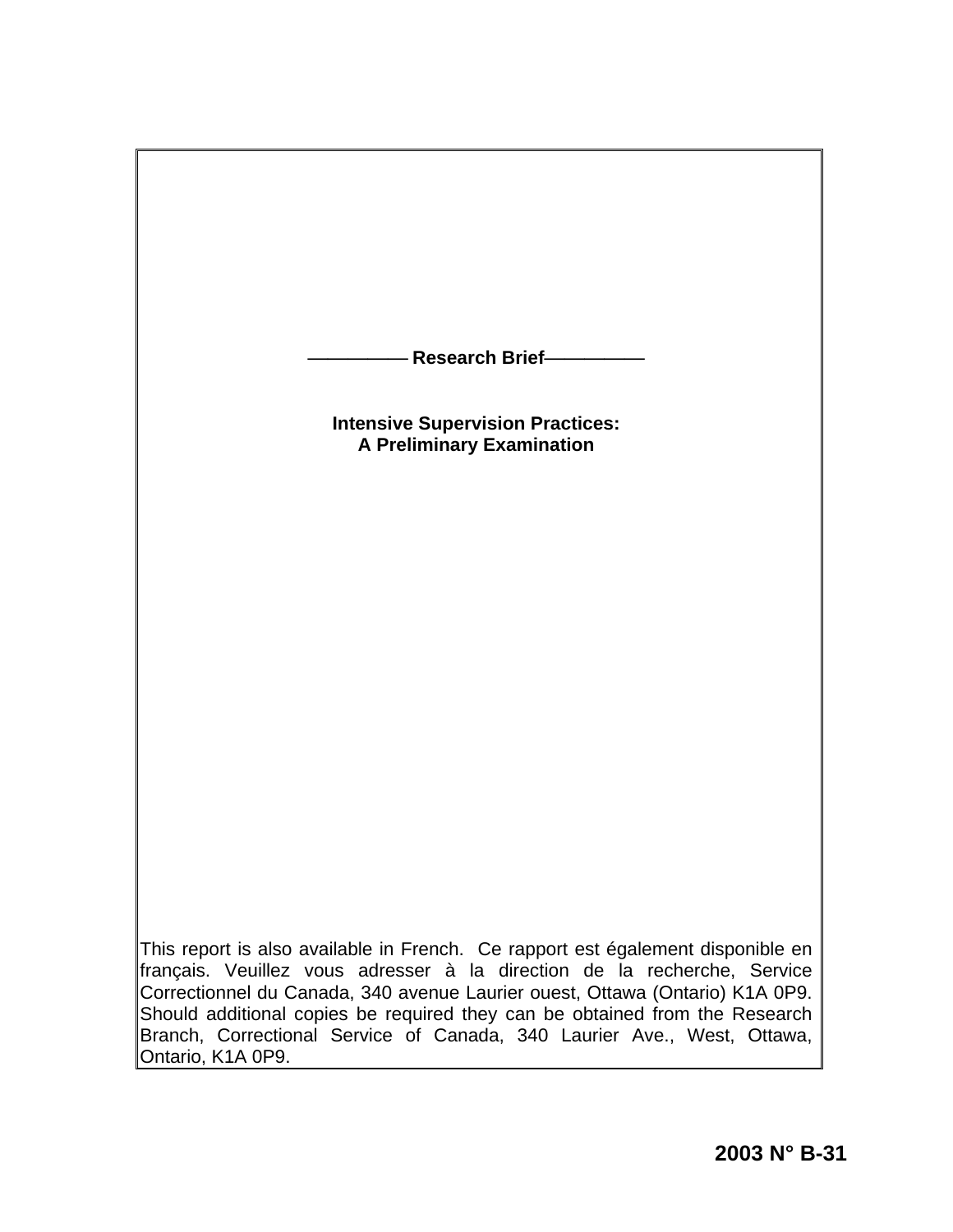# **INTENSIVE SUPERVISION PRACTICES: A PRELIMINARY EXAMINATION**

by

Ralph Serin & Ben Vuong Research Branch

Shandy Briggs Reintegration Operations

Correctional Service of Canada

**July, 2003**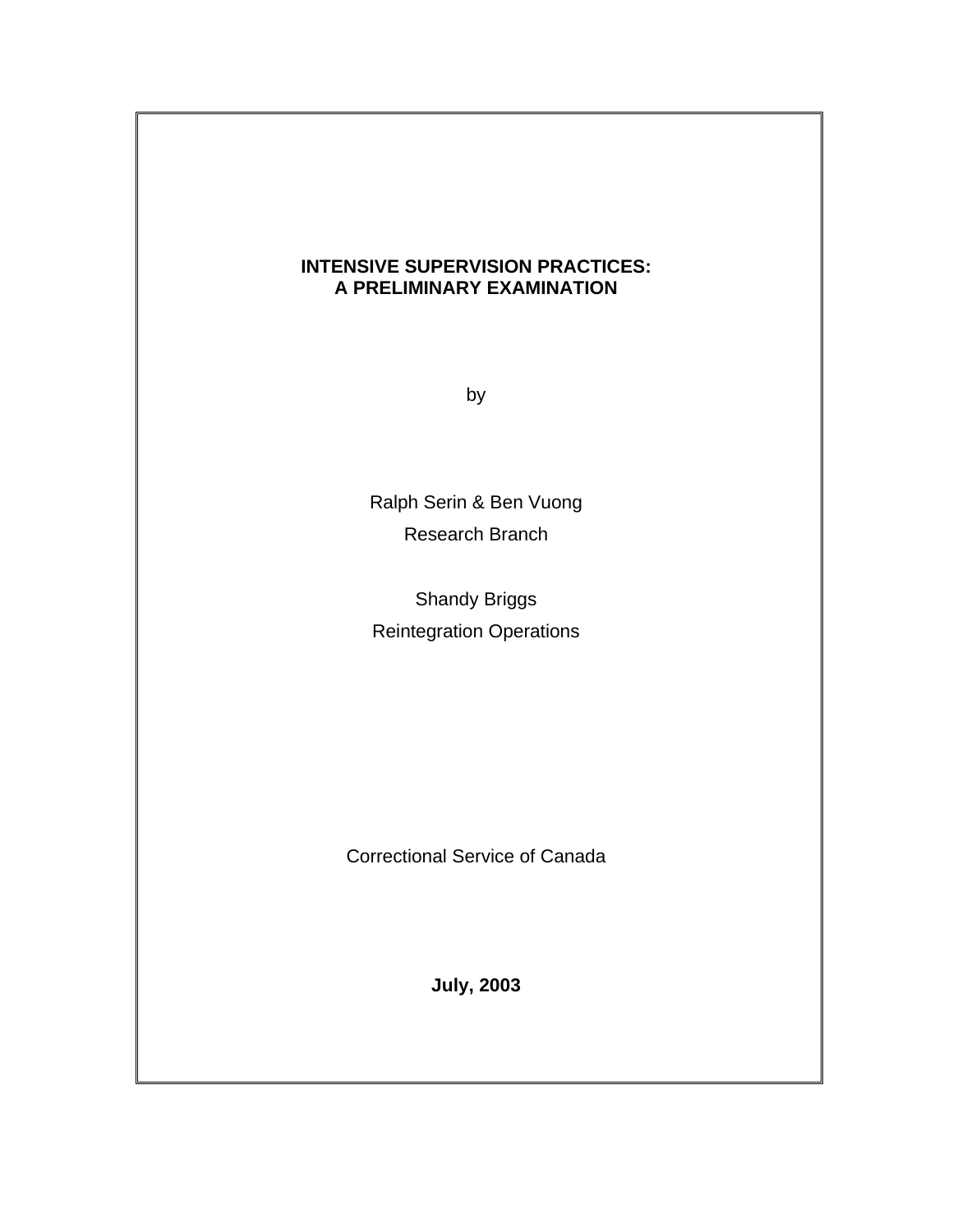# **ACKNOWLEDGEMENTS**

We would like to thank the District Directors and the Community Council for their comments during the development of this initiative. We would also like to thank the parole officers who completed surveys regarding supervision practices.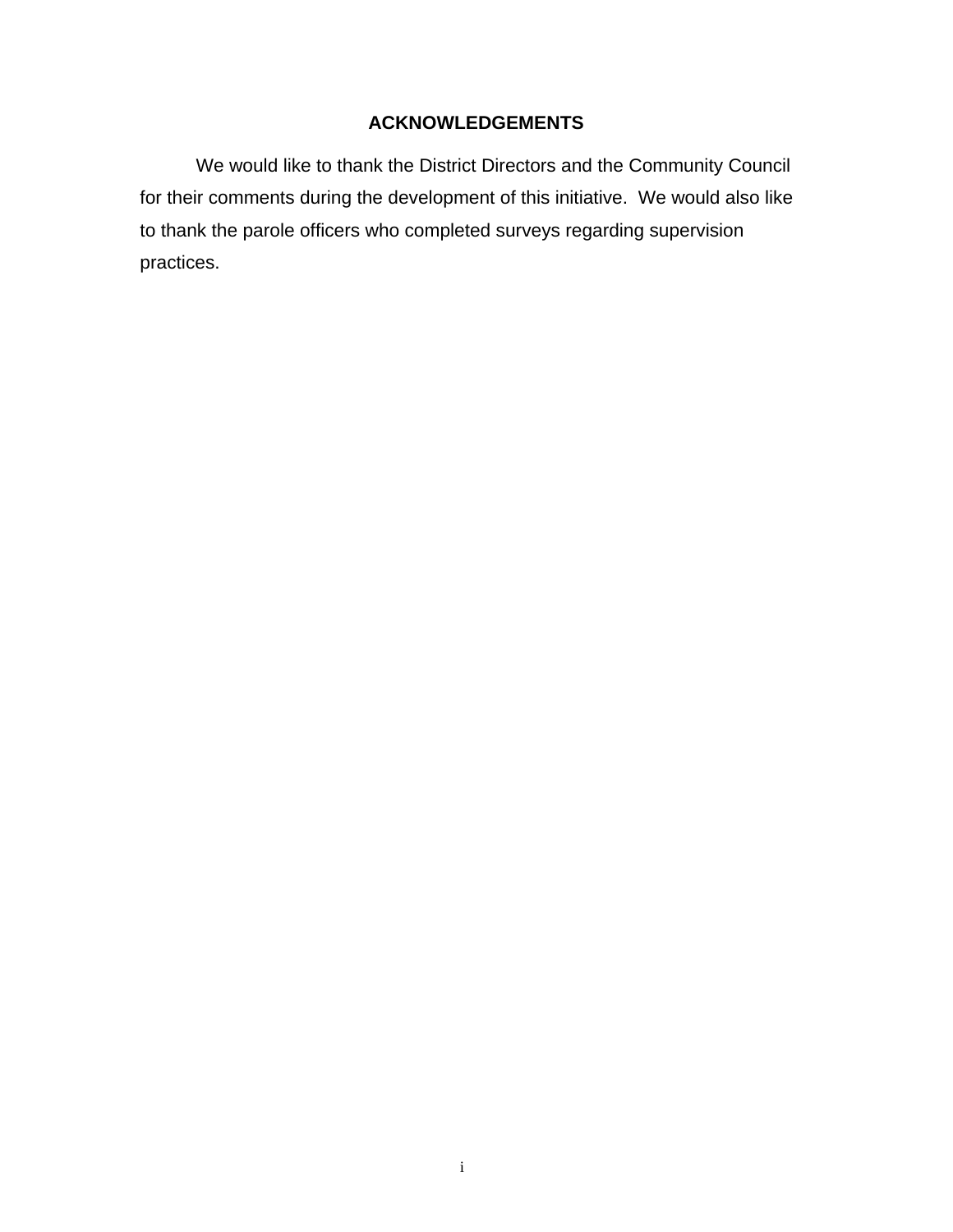#### **EXECUTIVE SUMMARY**

Changes in correctional practice over time have influenced community supervision guidelines. In addition, there has been an interest in being able to describe specific strategies that have been developed for distinct samples of offenders to enhance their success on parole. This preliminary examination investigates the application of Intensive Supervision Practices (ISP) to a group of 210 higher risk offenders who were conditionally released between March and June 2002. Their outcome in terms of suspension and revocation rates was compared to a similar group under supervision 12 months previously.

Selection criteria were research-based using reintegration potential ratings and a 3-month follow-up period was used regarding failure rates and time to failure for similar offenders. Some staff training preceded the implementation of the study. A survey instrument was also developed for completion by parole officers to better understand the utility of engagement and supervision strategies in the management of lower reintegration potential offenders.

The results are encouraging. The ISP group had lower rates of revocation (16.7% reduction) and longer time until first suspension warrant was issued. For instance, the comparison group had a 24.1% shorter time to revocation or suspension compared to the ISP group. Training and programming issues are briefly discussed regarding possible expansion of ISP.

ii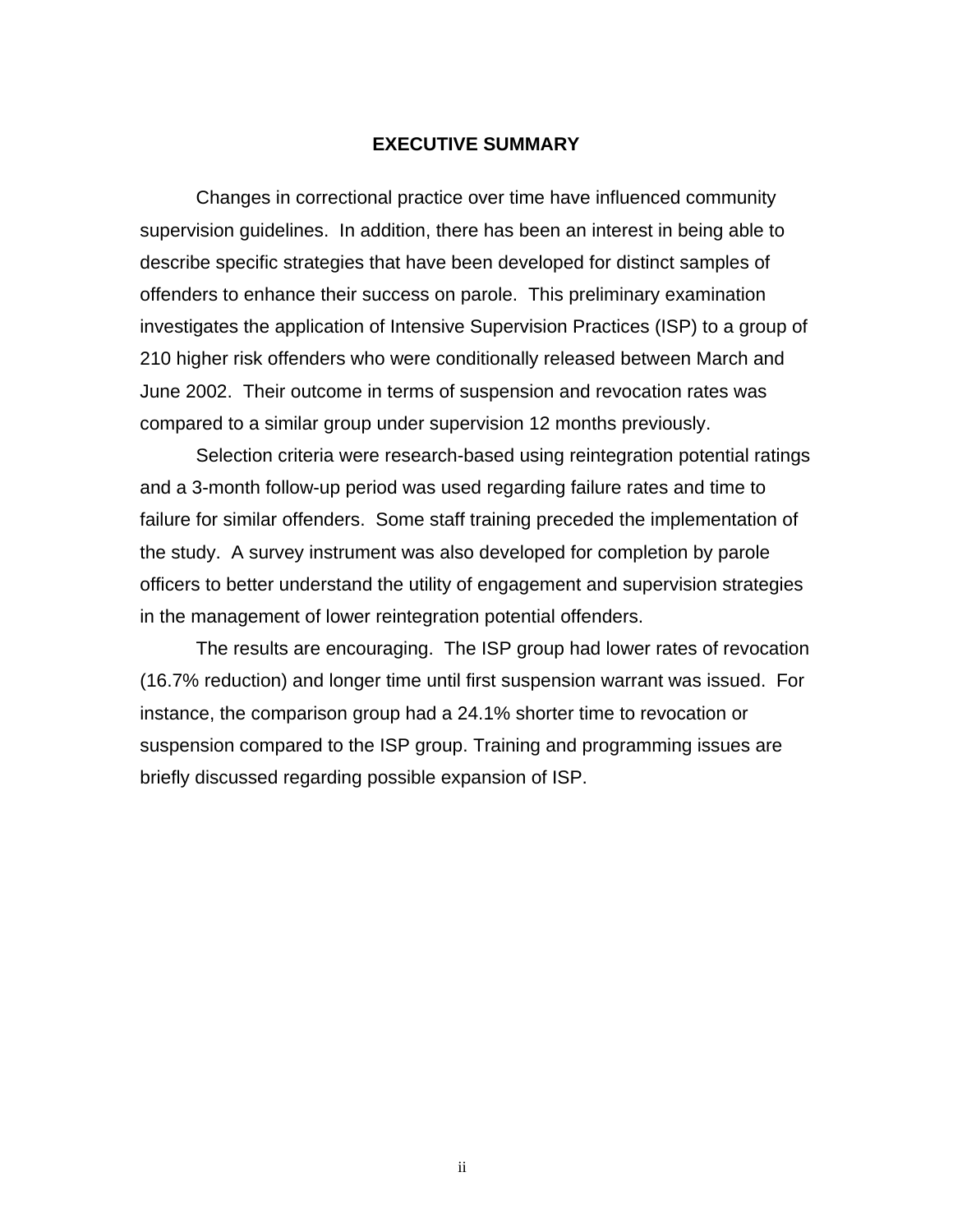# **TABLE OF CONTENTS**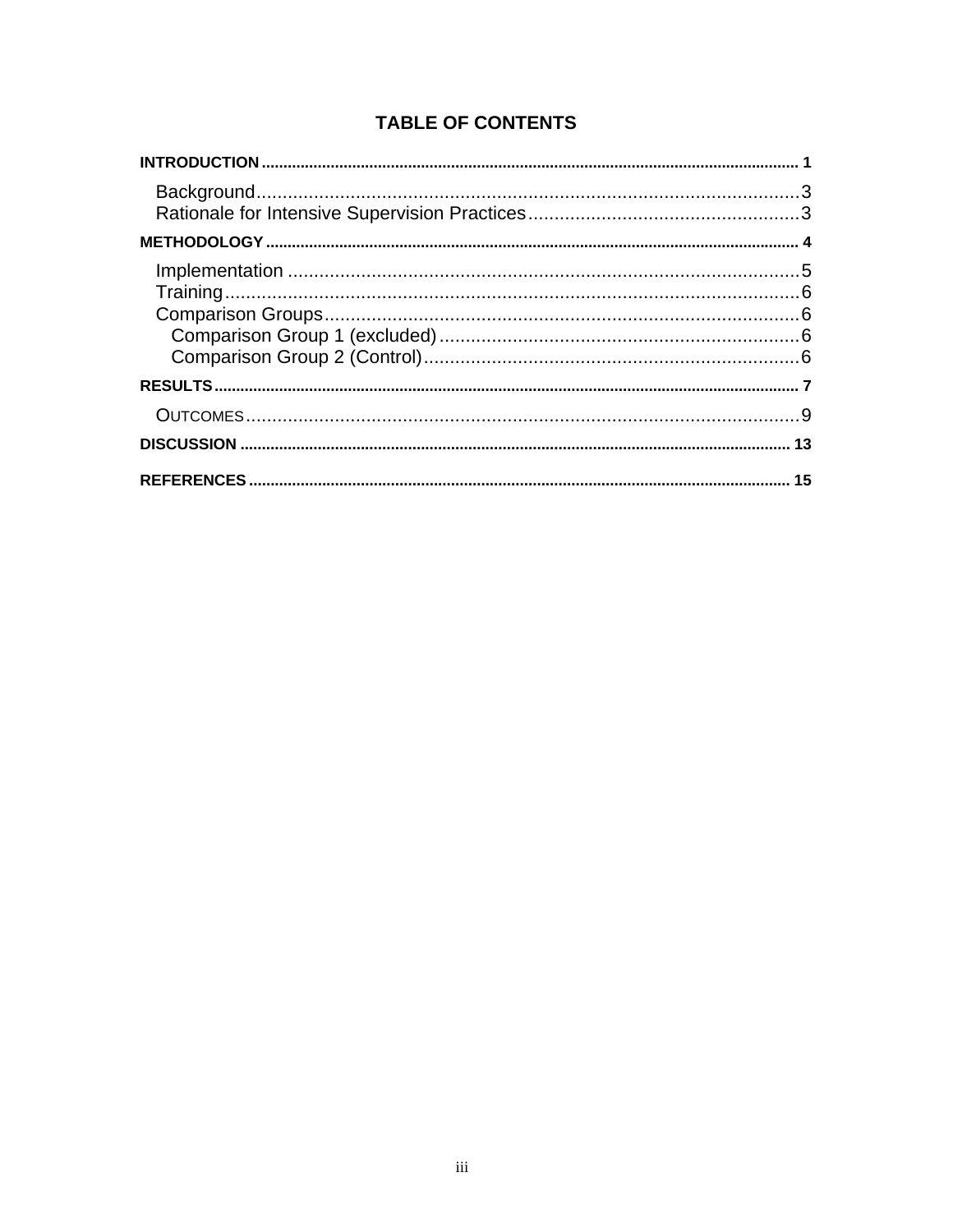# **LIST OF TABLES**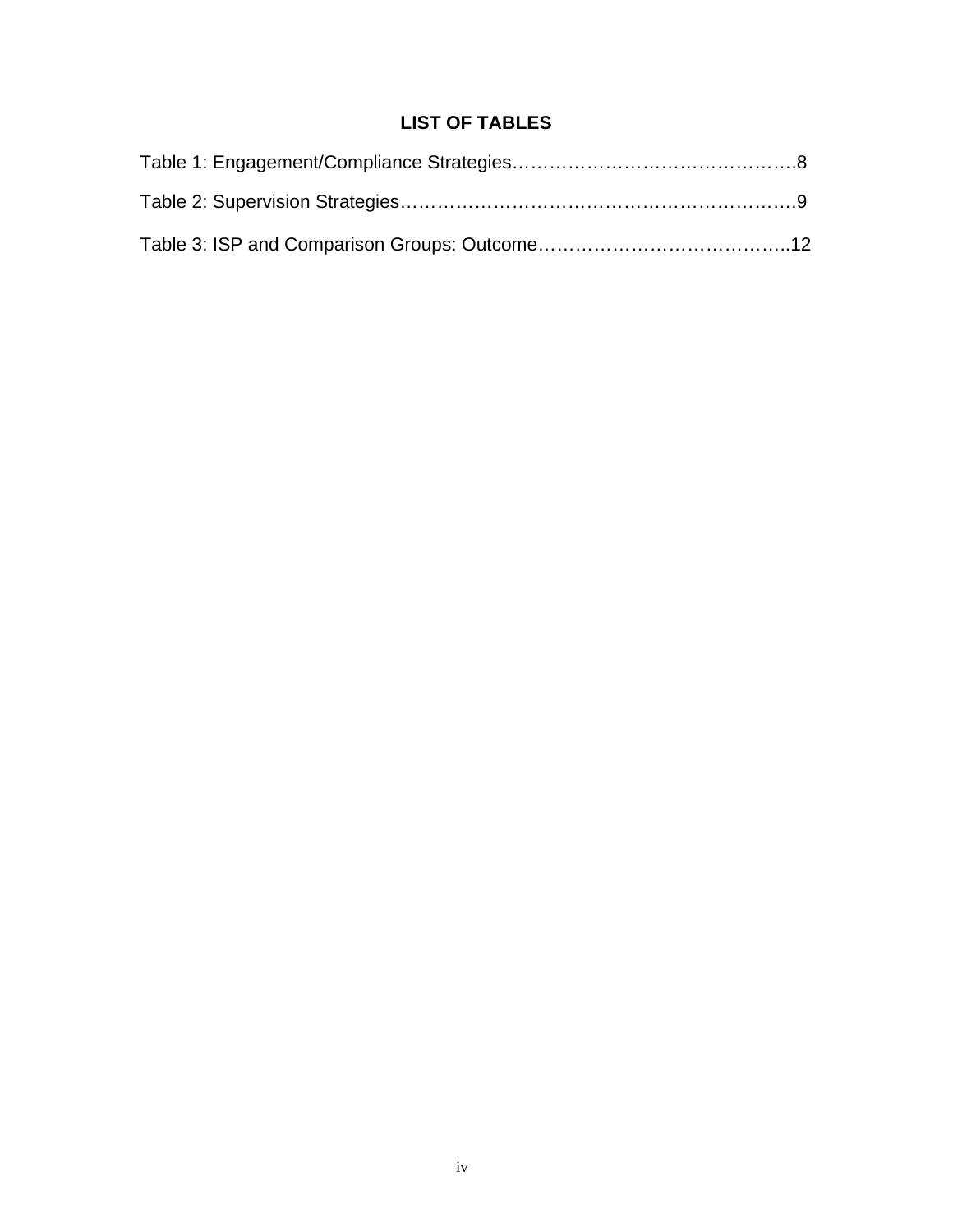#### **INTRODUCTION**

Trends in the field of corrections have varied over time with both rehabilitation and deterrence models having held favour, depending on the jurisdiction and time period. Importantly, both approaches have been proposed as viable strategies to reduce the recidivism of released offenders. Furthermore, proponents have presented empirical and ideological arguments in support of their position for more than four decades. This is particularly striking in the areas of sentencing and community supervision.

The idea for Intensive Supervision Practices (ISPs) began to emerge during the 1950's and 1960's with smaller and specialised caseload functions in probation and parole. These specialised caseloads were less concerned with monitoring and enforcement, focusing on treatment of the personal and social problems that were thought to contribute to recidivism. Early examples of ISPs, all of which were grounded in behavioural principles of treatment, took individual differences into account and employed well-trained staff. A Canadian example that has exemplified the merits of ISP was the Canadian Volunteers in Correction Program (Andrews & Keissling, 1980). Programs with demonstrated effectiveness in reducing re-offending developed during this era had several common features: 1) small staff to client caseload rations; 2) well trained and/or committed program staff; 3) a primary focus on providing treatment services to clients; and 4) intensive monitoring and follow-up," reinforcing a balanced approach.

Although predominantly an American trend, with a shift in approach came an expansion of punishment and surveillance-based ISPs in the 1990s. The goals of these newer ISPs have been described to: 1) improve sentencing options; 2) ameliorate prison overcrowding; 3) lower correctional costs; and 4) reduce offender recidivism (Clear and Hardyman, 1990). In terms of prison crowding, research findings indicate that they do not reduce prison overcrowding, but may in fact contribute to the problem (Petersilia and Turner, 1991).

Comparing studies regarding ISPs is problematic for various reasons: there are wide variations in terms of the selection criteria, the training received by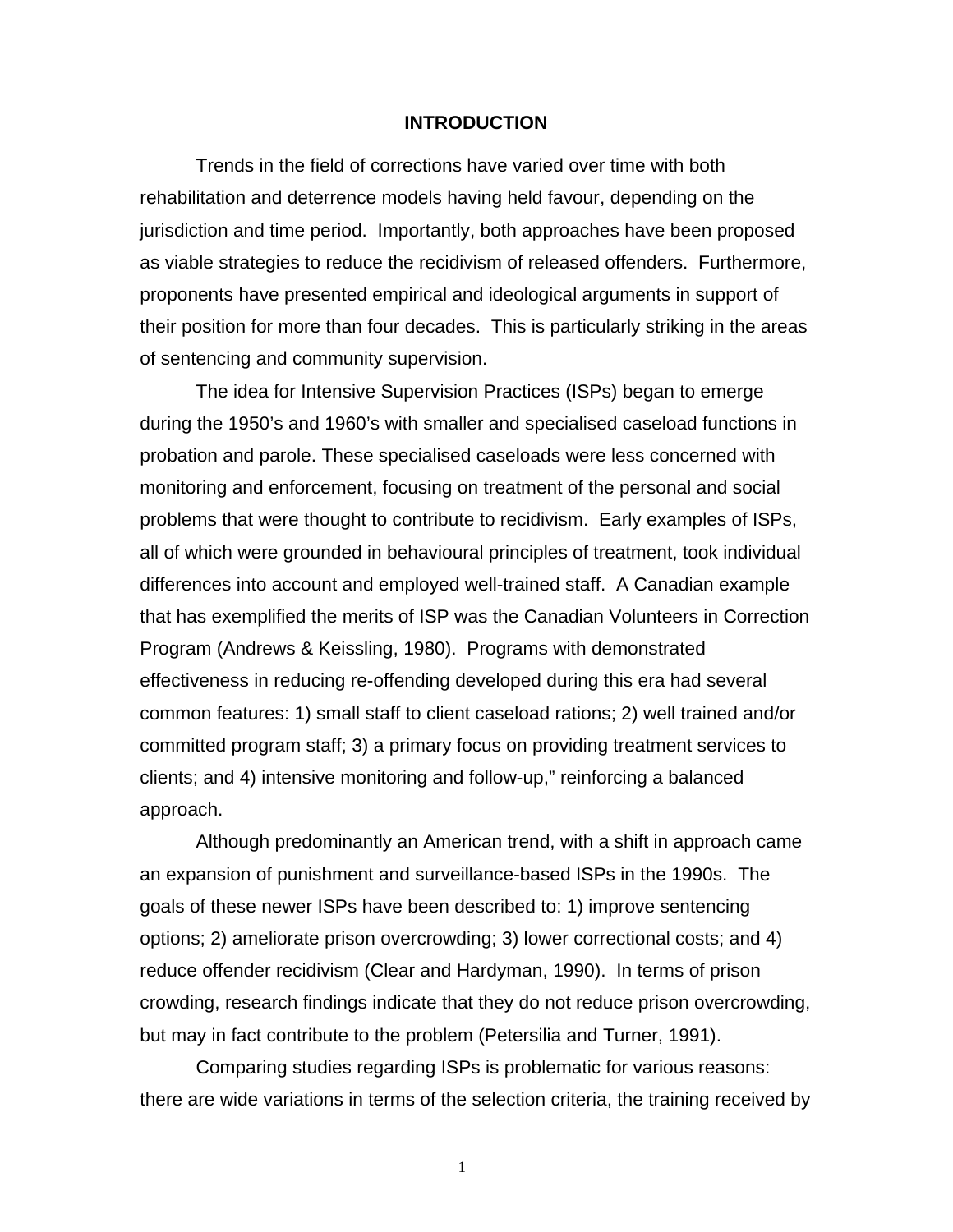staff, the parole officer to offender ratio, the duration of supervision (recidivism rates vary significantly as a function of time at risk), and the actual supervision services provided. As noted above, some newer programs have a greater emphasis on supervision than rehabilitative intervention. Some authors have argued that this difference alone is related to differential effectiveness among ISPs (Gendreau, Goggin, Cullen & Andrews, 2000).

A research review that included 47 different ISP studies involving 19, 403 offenders demonstrated that there was virtually no difference in recidivism rates between offenders who received the ISPs and those who received regular probation or parole (Gendreau et al, 2000). Interestingly, however, ISPs that also included a treatment component generated a 10% reduction in recidivism. It should be noted that these ISP's did not differentiate the application of ISP to high-risk offenders. In fact, the authors expressed concern that intermediate sanctions appear to be widening the net by targeting low-risk offenders who would normally have received periods of regular probation.

A recent review of ISPs in CSC noted that the most successful ISPs appeared to offer more treatment (Paparozzi, 1999). Most program participants attended peer support sessions led by the ISP officer, 60% attended specialised counselling, and over 95% attended a treatment program. Programming, then, appears to be an important adjunct to increased surveillance for an effective ISP. Overall, it was concluded that the apparently successful programs developed during this more recent iteration of ISPs had several common features that contributed to their success: 1) small staff to client caseload ratios; 2) well trained and/or committed program staff; 3) a primary focus on providing treatment services to clients; and 4) intensive monitoring and follow-up.

Moreover, it is important to realise that research has demonstrated that the suspension rate and re-incarceration rate for ISP projects are higher: ISP offenders are "watched" more closely, and as a result, technical violations are more likely to be detected and processed. It would appear that ISP's inevitably result in about the same or slightly higher recidivism rates than comparable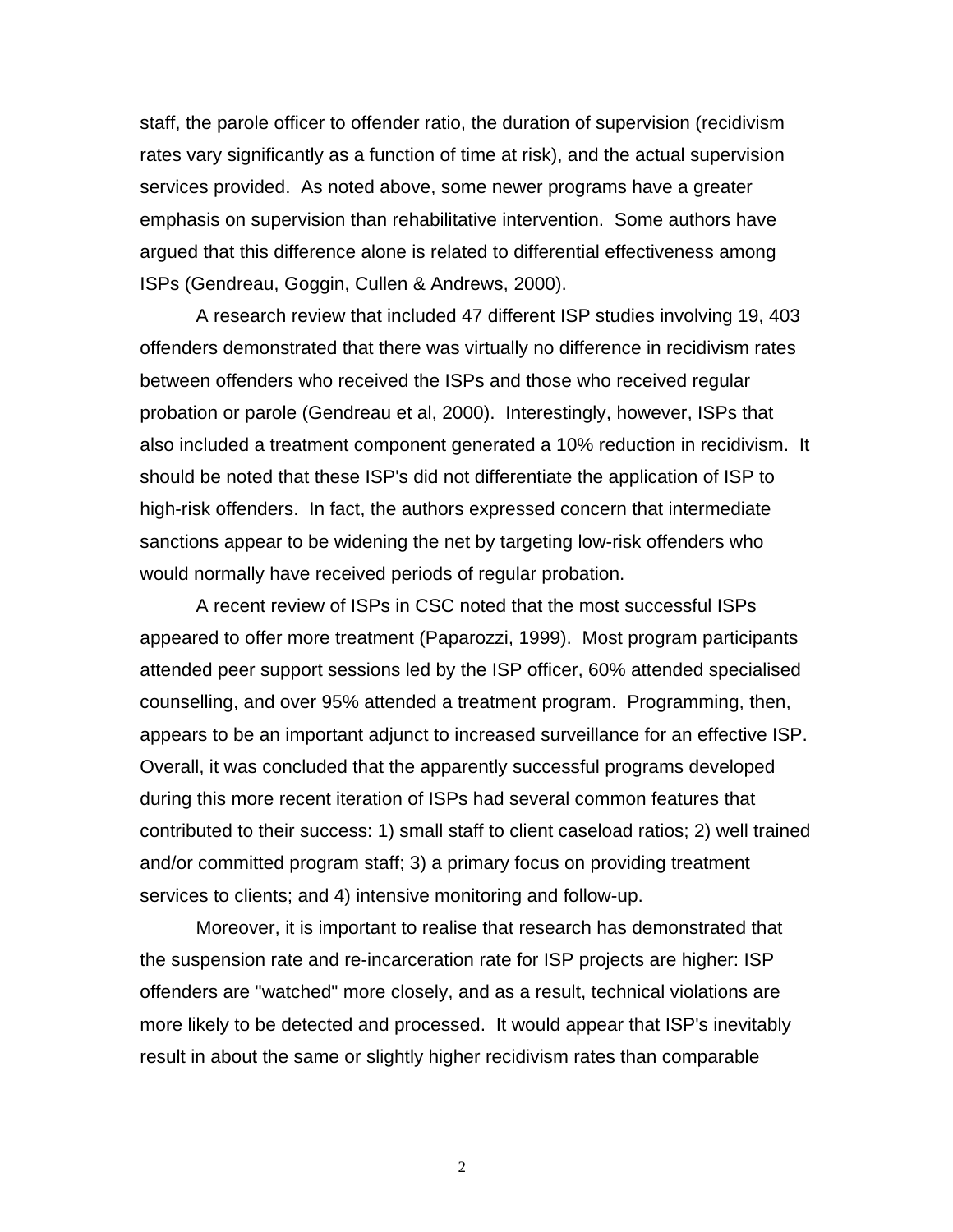<span id="page-8-0"></span>regular probation programs, unless ISP incorporates programming elements (Gendreau et al, 2000; Paparozzi, 1999).

For the past two decades, the Service has made a concerted commitment to reintegration programs (Motiuk & Serin, 2001), consistent with its Mission and legislative responsibilities. Most recently, there has interest in addressing responsivity factors in offenders and the development of community-based correctional programs. Strategies to enhance offender response to programs and supervision have been developed, (e.g., motivational interviewing), and the research regarding the identification of discrete groups that vary in terms of reintegration potential (Motiuk & Nafekh, 2001) has informed community supervision approaches, (e.g. frequency of contact). Furthermore, higher risk cases tend to respond better to intensive and extensive service (Kennedy, 2000), indicating that ISPs should be reserved for higher risk offenders.

# **Background**

Against this context, there has been general interest in the evaluation of community supervision of offenders. In April 1999, the Auditor General reported that approaches vary in managing offenders who need a high level of supervision and that it has been a long-standing practice to manage these offenders using different approaches in different locations without any evaluation of their effectiveness. Accordingly, CSC committed to the Auditor General to evaluate existing approaches to managing offenders who require a high level of supervision in the community in order to identify and implement the most costeffective approaches under different circumstances.

## **Rationale for Intensive Supervision Practices**

Although the Service manages all offenders according to their individual risk and needs level, there is a certain group that it is believed to require more structure and control in the community to succeed on release. As noted above, the application of research on reintegration potential has provided an empirically validated method of identifying those offenders most in need of increased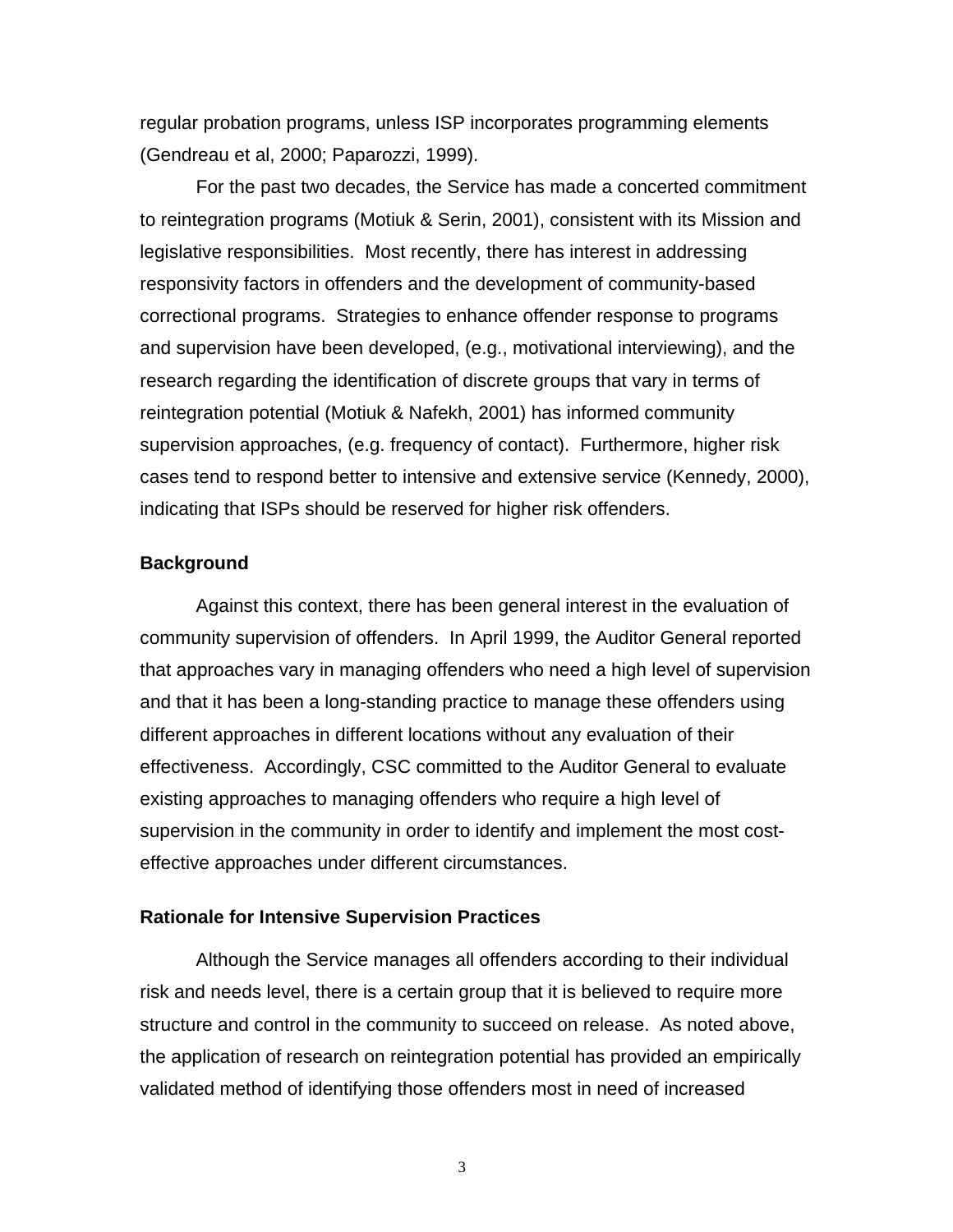<span id="page-9-0"></span>structure and control. The application of a common criterion, (e.g., reintegration potential - RP) is intended to meet the goal that enhanced supervision services are available consistently across the country for a specifically defined target group. Also, the use of RP ensured that these enhanced supervision practices would be allocated for higher risk cases, consistent with the research findings.

#### **METHODOLOGY**

Following a review of the criteria for inclusion in ISP based on current frequency of contact guidelines, the Research Branch used RP at intake and release to identify ISP candidates. The process for calculating RPs varies for non-Aboriginal and Aboriginal offenders. For non-Aboriginal offenders, the Custody Rating Scale, Statistical Information on Recidivism Scale, and Offender Intake Assessment static and dynamic factor ratings are combined (Motiuk & Nafekh, 2001). For Aboriginal and women offenders, The Statistical Information on Recidivism - Revised is not utilised.

For the purposes of the study period, ISP was applied to Statutory Release (SR) cases meeting the following criteria: 1) low RP rating at Intake, 2) low RP rating at release, and 3) assessed as requiring Level A intervention upon release

An analysis of a snapshot of the community supervision population yielded estimates of the number of ISP candidates for the implementation period. From a community-snapshot sample of 9,899 offenders collected 1 January 2001, there were 2,794 cases on Level A supervision (28.2%). This group comprised 23.5% Day Parole, 19.2% Full Parole, and 57.2% Statutory Release. With this Level A group, 26.1% had low RP, 35.5% had moderate RP, and 38.4% had high RP. Using low RP at intake and release as the criterion for ISP, there were 355 cases or 15.0% of all Level A cases. This yields an estimate of 5.1% of the total community supervision population for whom ISP would be warranted.

The duration of ISP was also empirically derived. Using data from Performance Assurance for time from release to suspension for all revocation admissions between December 1997 and November 1999, rates of failure within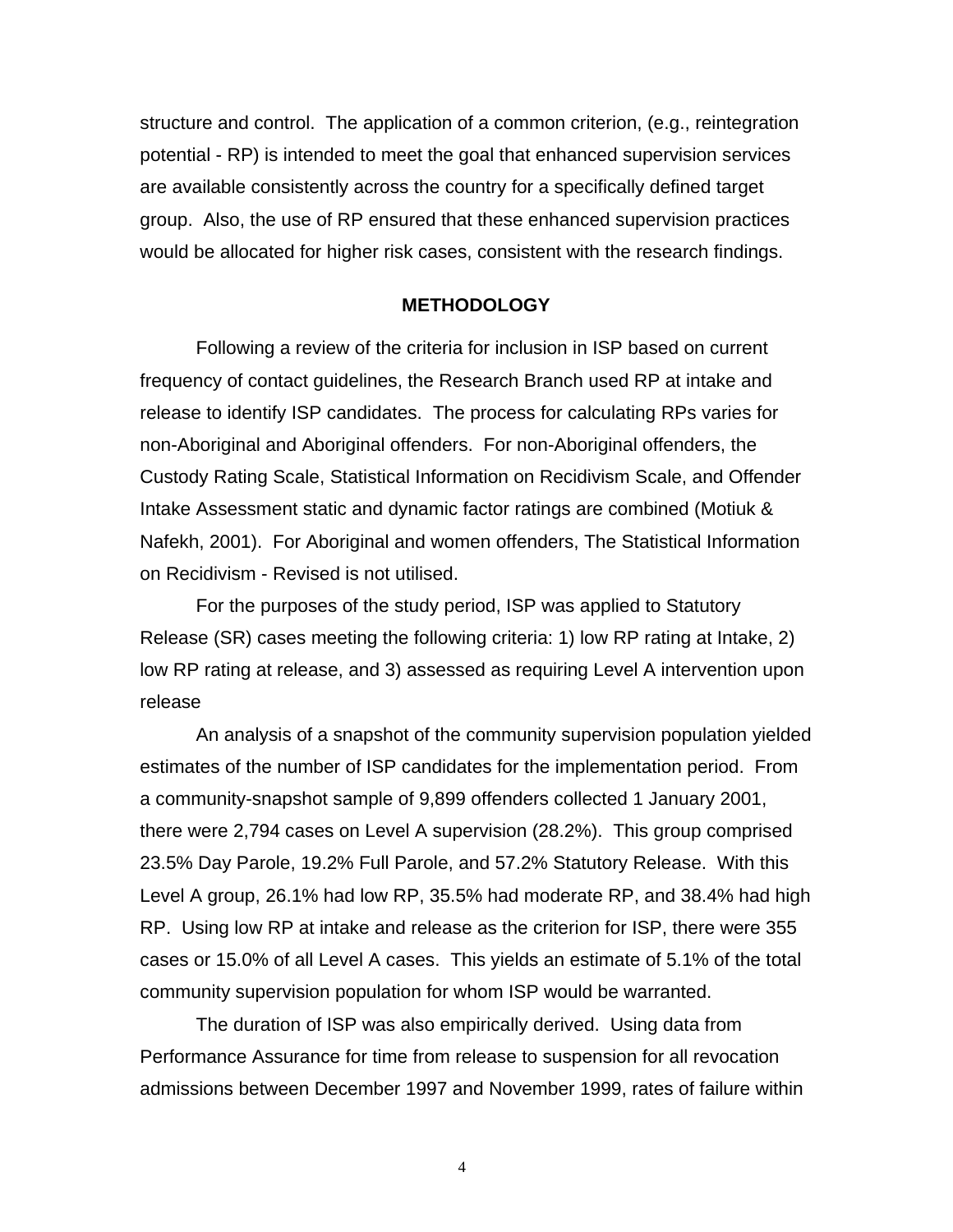<span id="page-10-0"></span>time frames were calculated. Of those who failed, 57.7% of all Day parole releases and 59.6% of all Statutory Releases fail within 3 months of release (they constitute the vast majority of Level A cases). The decision was therefore made to evaluate the implementation phase over a 3-month time period. This was a continuous intake model such that offenders were under ISP for 3 months, so data collection occurred for 6 months to ensure offenders released in March 2002 would be followed until June 30, 2002.

#### **Implementation**

Following several national consultation meetings, ISP was implemented across all 5 regions on March 26, 2002, such that the study period was from March 26, 2002 to June 30, 2002. Accordingly, the evaluation period continued until September 2002 to ensure that all cases had at least 3 months opportunity under ISP. Guidelines regarding admission, exclusion, and supervision criteria were distributed electronically to all parole offices in a Case Management Bulletin. Also, a survey of ISP practices was developed and parole officers were requested to complete the survey at the conclusion of 3 months or when the offender was revoked or terminated from ISP.

As part of the implementation process, community parole officers (CPO) were required to review each case against the ISP criteria during release preparation and identify target cases in Community Strategy report. Moreover, they were to ensure that the essential components of ISP were provided in community supervision for each case meeting the criteria.

These essential components included the cases being seen as often as necessary to effectively monitor reintegration efforts, but minimally eight face-toface contacts with the CPO per month. CPOs Conducted increased collateral contacts as well as case conferences with their supervisor. Lastly, it was required that CPO's make every possible effort to implement appropriate treatment interventions in the supervision strategy for ISP cases.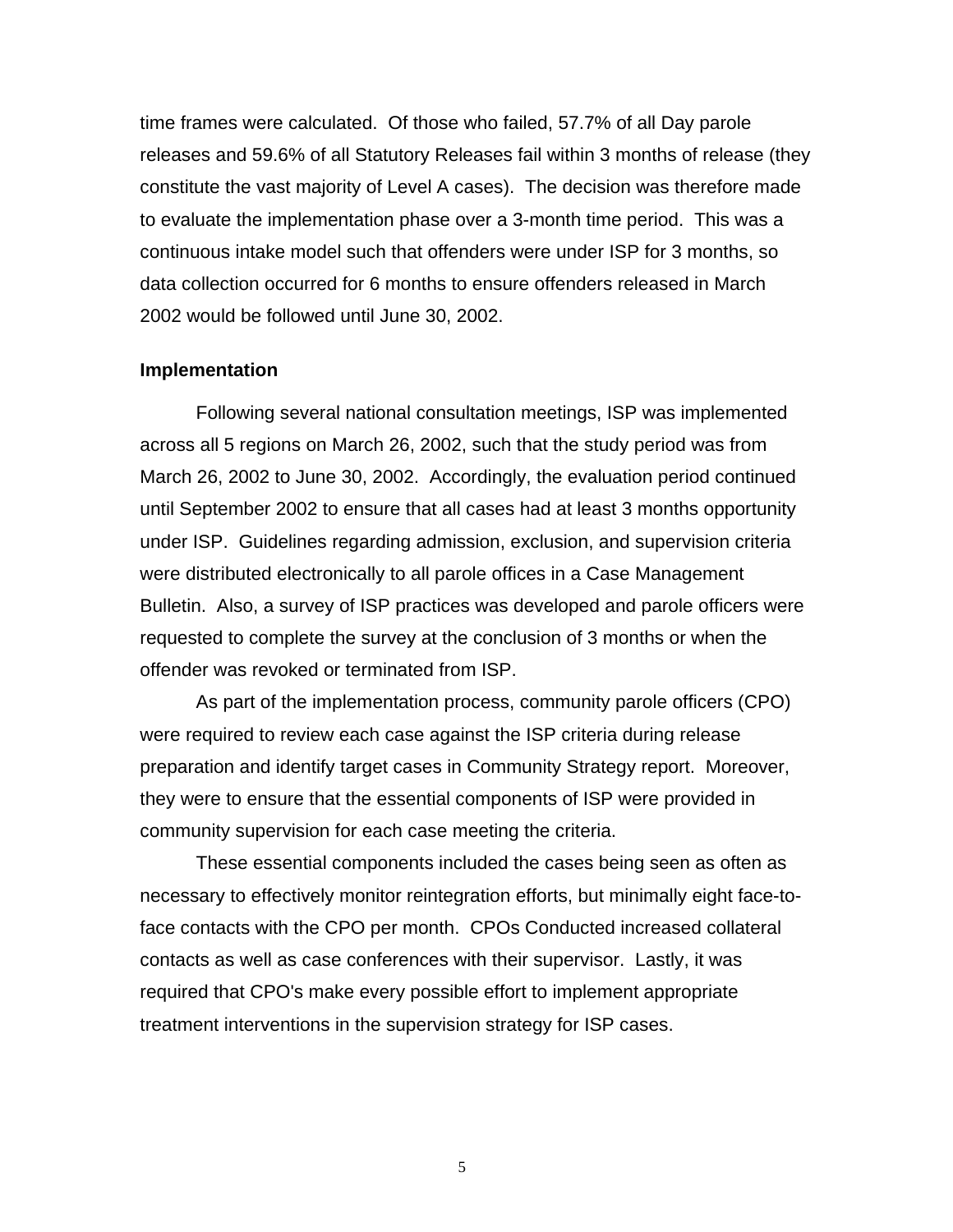# <span id="page-11-0"></span>**Training**

Research from other jurisdictions indicated that for ISP to be maximally effective, ISP should incorporate increased supervisory contact for higher risk cases as well as increased programming (Kennedy, 2000). One aspect of programming considered to be important was the application of specific engagement strategies such as motivational interviewing. Although it is clear that some parole officers are well versed in such approaches, specific training was not provided prior to implementation of ISP as a national practice.

# **Comparison Groups**

# **Comparison Group 1 (excluded)**

There was a group of offenders who met the criteria for ISP, but who were excluded for a variety of reasons by the supervising office. During the ISP pilot, there were 45 offenders who represent this comparison group 1. Their community performance was also compared to the ISP group. It should be noted that the majority of this group had a residency condition imposed upon release by the National Parole Board. Residency is imposed for cases for whom there are specific concerns regarding the likelihood of a future violent offence prior to warrant expiry date. In this respect, this group may be slightly different than the ISP cases per se. Despite meeting the initial entry criteria, given that they had daily contact with staff at the community residential facility, they were excluded from ISP.

# **Comparison Group 2 (Control)**

A comparison group 2 or control group was created using the same selection criteria for ISP and retrospectively applying to a cohort who was under community supervision from March 26 to June 30, 2001. This yielded a group of 244 offenders who met similar criteria to the ISP group, but for whom supervision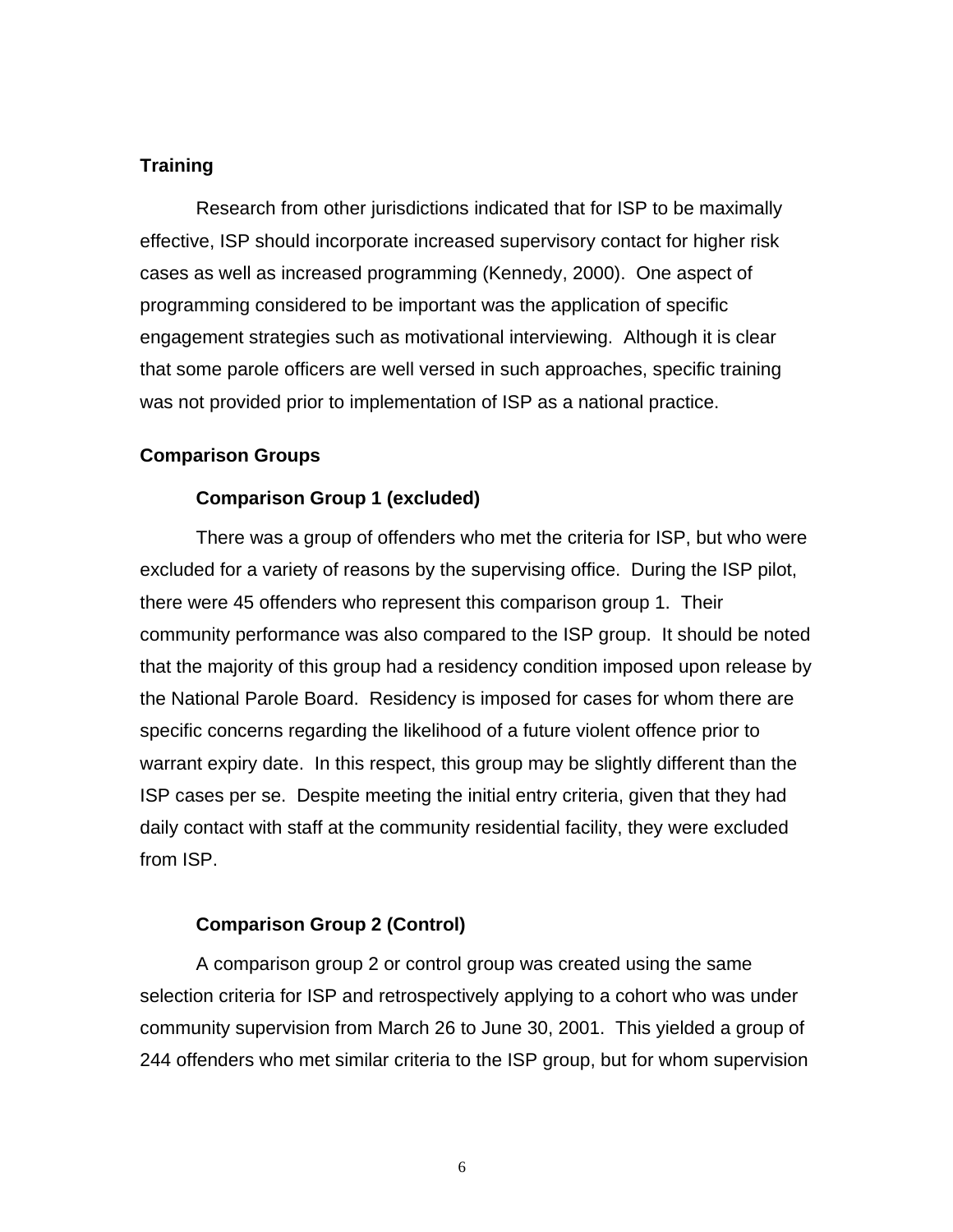<span id="page-12-0"></span>could be described as status quo. Their community performance and outcome was compared to the ISP group.

#### **RESULTS**

One aspect of the results was to determine parole officers' use of different strategies to assist community supervision of these high-risk cases assigned to ISP. There were two related but different sets of strategies that were systematically assessed through use of a survey. Parole officers were asked to report their frequency of use of six different engagement and four different supervision strategies. The former were intended to assist in getting offenders to "buy in" or comply with supervision conditions, while the focus of the latter was monitoring or surveillance.

The survey results are somewhat difficult to interpret, because parole officers indicated their understanding of the utility of a particular strategy independent of whether they used it for the specific offender. Accordingly, cells do not total 100. It is important to note that there is no baseline data with respect to non-ISP cases. Also notwithstanding the provision of definitions with the surveys, it is possible that understanding of the specifics of these strategies could vary among parole officers. Parole officers may rate cases with special conditions differently than other offenders. Lastly, it was possible for a parole officer to determine a particular strategy to be helpful, but not employ it for a variety of reasons not captured by the survey. Nonetheless, the results provide some understanding of parole officers' views about supervision and engagement strategies that form ISP.

Table 1 presents the engagement/compliance strategies in terms of usage and perceived helpfulness by the CPO. Importantly, the full range of strategies were used very often (greater than 80% of the time). In addition, the perceived helpfulness was moderately high (approximately 60-70% rated as very and somewhat helpful). Stated another way, the strategies were seen as not being helpful in fewer than one -third of the cases.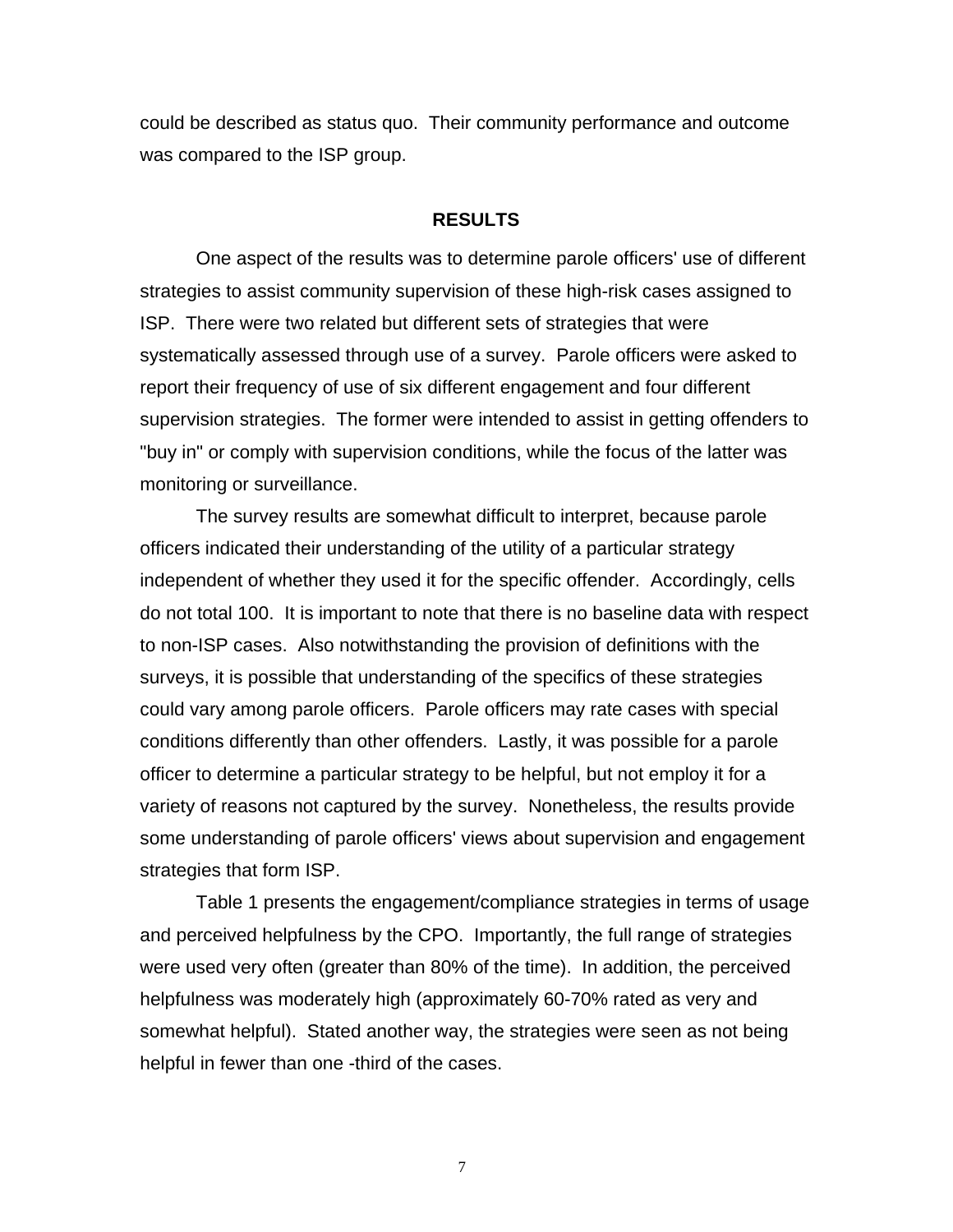| Table 1. Engagement/Compliance Strategies    |        |                         |                                    |                              |                  |
|----------------------------------------------|--------|-------------------------|------------------------------------|------------------------------|------------------|
|                                              | Used % | <b>Not</b><br>used<br>% | <b>Very</b><br><b>Helpful</b><br>% | <b>Somewhat</b><br>helpful % | Not helpful<br>% |
| <b>Preliminary</b><br>interview (139)        | 93.5   | 6.5                     | 34.6                               | 40.0                         | 25.4             |
| <b>Motivational</b><br>interviewing<br>(139) | 85.6   | 14.4                    | 13.6                               | 56.8                         | 29.7             |
| <b>Resistance</b><br>(138)                   | 79.0   | 21.0                    | 16.5                               | 51.4                         | 32.1             |
| <b>Setting</b><br>Limits<br>(138)            | 92.0   | 8.0                     | 23.4                               | 50.0                         | 26.6             |
| <b>Relapse</b><br><b>Prevention</b><br>(137) | 89.1   | 11.0                    | 14.9                               | 54.6                         | 30.6             |
| <b>skills</b><br>Coping<br>(139)             | 83.5   | 16.6                    | 8.6                                | 60.7                         | 30.8             |

Table 2 presents similar data for supervision strategies. Rates of endorsement by CPOs were not quite as high as engagement strategies. Of note, curfews were used in less than half the ISP cases. Despite this low endorsement rate for curfews, they were seen as helpful in 85% of the cases. That is, in general, curfews are perceived to be helpful for use with ISP cases. Perceived helpfulness for the other strategies was slightly higher than for the engagement strategies (greater than 80%).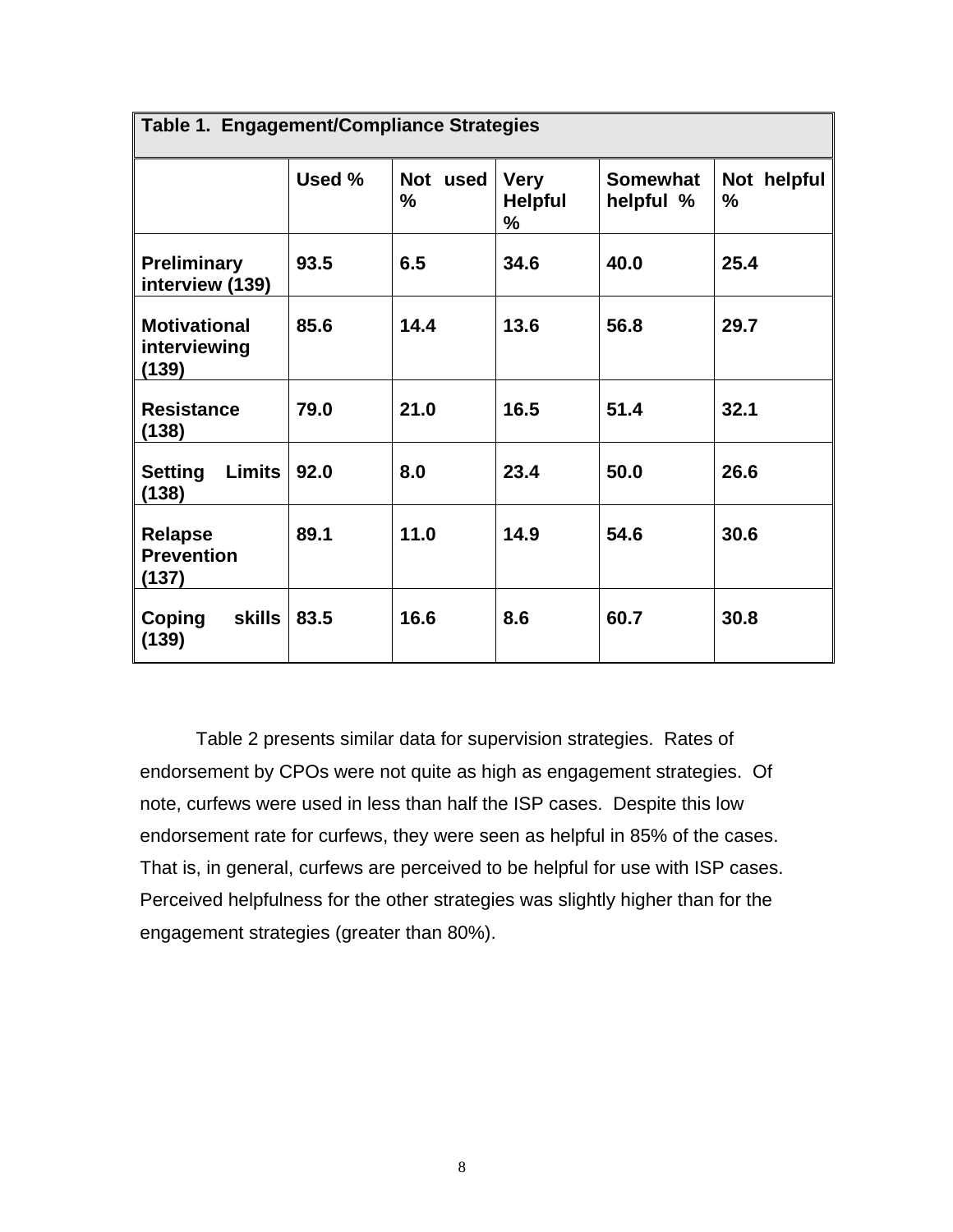<span id="page-14-0"></span>

| <b>Table 2. Supervision Strategies</b> |        |                            |                                 |                              |                         |
|----------------------------------------|--------|----------------------------|---------------------------------|------------------------------|-------------------------|
|                                        | Used % | <b>Not</b><br>used<br>$\%$ | <b>Very</b><br><b>Helpful %</b> | <b>Somewhat</b><br>helpful % | <b>Not</b><br>helpful % |
| Curfews (142)                          | 40.1   | 59.9                       | 28.1                            | 56.1                         | 15.8                    |
| <b>Increased</b><br>Contact (138)      | 78.8   | 21.0                       | 33.0                            | 49.5                         | 17.4                    |
| <b>Collateral</b><br>Contacts (138)    | 86.2   | 13.8                       | 38.7                            | 42.0                         | 19.3                    |
| <b>Team (137)</b>                      | 69.3   | 30.7                       | 49.5                            | 36.8                         | 13.7                    |

## **Outcomes**

Several meetings were convened to arrive at consensus regarding the most appropriate data capture strategy from the Offender management System (OMS) and Criminal Justice Information Library (CJIL). Specifically, supervision status was defined in terms of point in time within a supervision period. Preliminary analyses revealed that failure to attend to common definitions sometimes resulted in capturing from different fields within OMS and, therefore, different rates of suspension.

The three groups - ISP, excluded and control were compared in terms of the proportion for which a suspension warrant was issued, the total number of warrants issued, the average time to first warrant issued, and rates of revocation with violent and nonviolent offence or outstanding charges. These results are presented in Table 3.

There was no statistically significant difference among the three groups in terms of proportion with a suspension warrant issued. For instance, 70% for the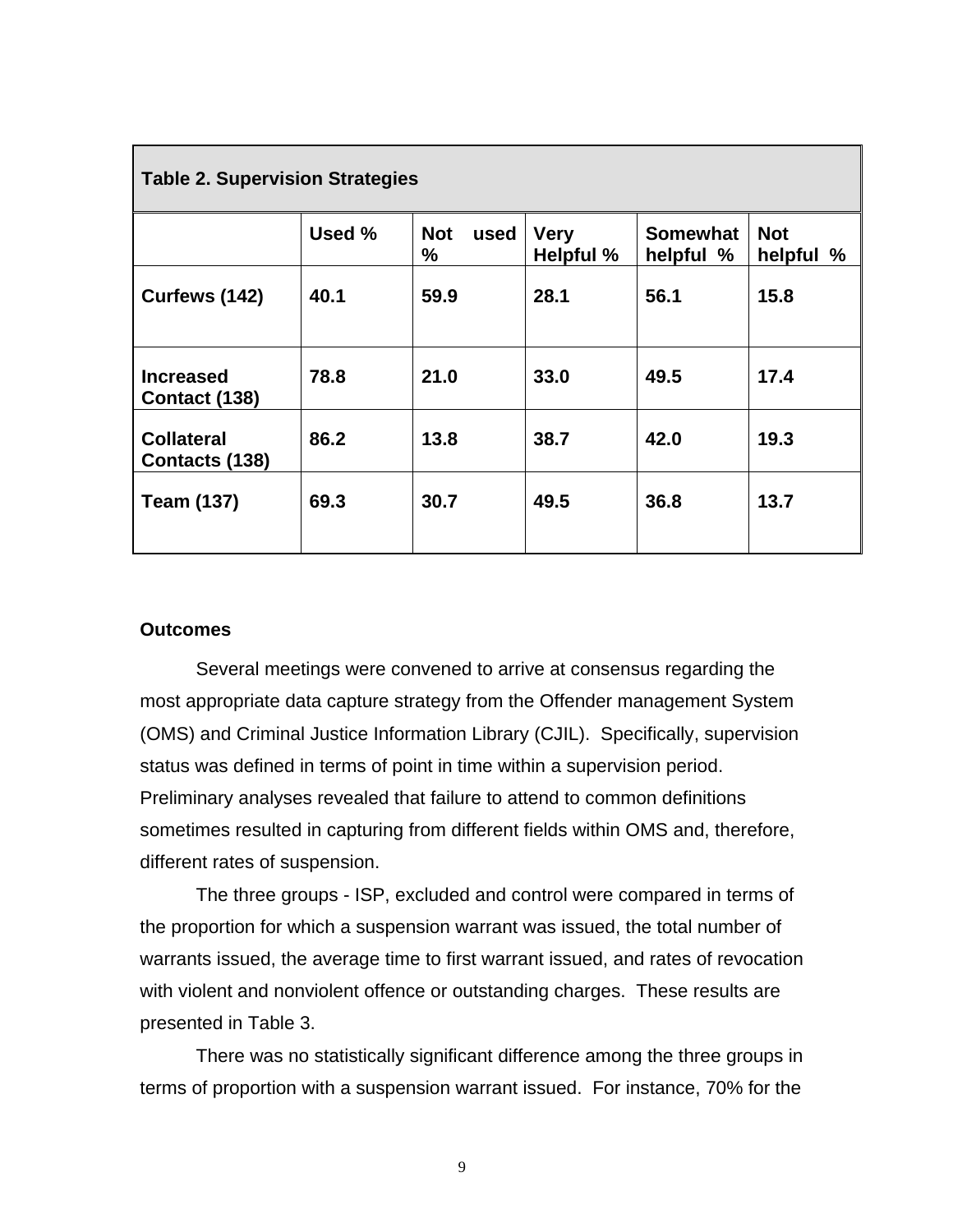ISP group (147 of the 210 ISP cases) had a suspension warrant issued within the first 3 months of release. The rates are 64% for the excluded group and 71% for the control group. Yet, there was a difference among groups in terms of time to first warrant issued. The average time for the ISP group was 29 days, compared to 19 days for the excluded group, and 22 days for the control group. The excluded group was noticeably faster to fail, whereas the ISP group was slower. Relative to the ISP group, the control group had a 24.1% faster average time to fail (29-22/29 x 100).

Results vary when comparing actual offenders versus warrants being issued. For the ISP group, there were 216 warrants issued for the sample of 210 offenders. This represents 147 offenders for whom warrants were issued (70%). Similarly, for the control group, there were 221 warrants issued for the sample of 244 offenders. This represents 173 offenders for whom warrants were issued (71%). There were slight differences between groups in terms of the proportion of warrants withdrawn and cancelled. The ISP group appears to have a slightly greater percentage of warrants withdrawn (13% versus 10% for the control group) and cancelled locally (31% versus 21% for the control group). A speculation is that local cancellations reflect close work with the offender and a wider examination of alternatives to incarceration. The control group has a slightly higher proportion of warrants cancelled by the National Parole Board (6% versus 3% for the ISP group). We have no explanation for these findings.

In terms of revocations, the ISP group had a 16.7% *relative* reduction compared to the control group (48 - 40/48 x 100). Rate of revocation warrants without an offence was comparable for both groups (57% for the ISP group versus 60% for the control group), but the ISP group had a higher rate of revocation warrants with offence (39% versus 33%). When these results are considered in terms of actual offenders, the ISP group and control group have similar rates of revocations with an offence (16%). However, when considering actual offenders for revocations without an offence, the ISP group had a *relative* reduction of 25% (32-24/32 x 100).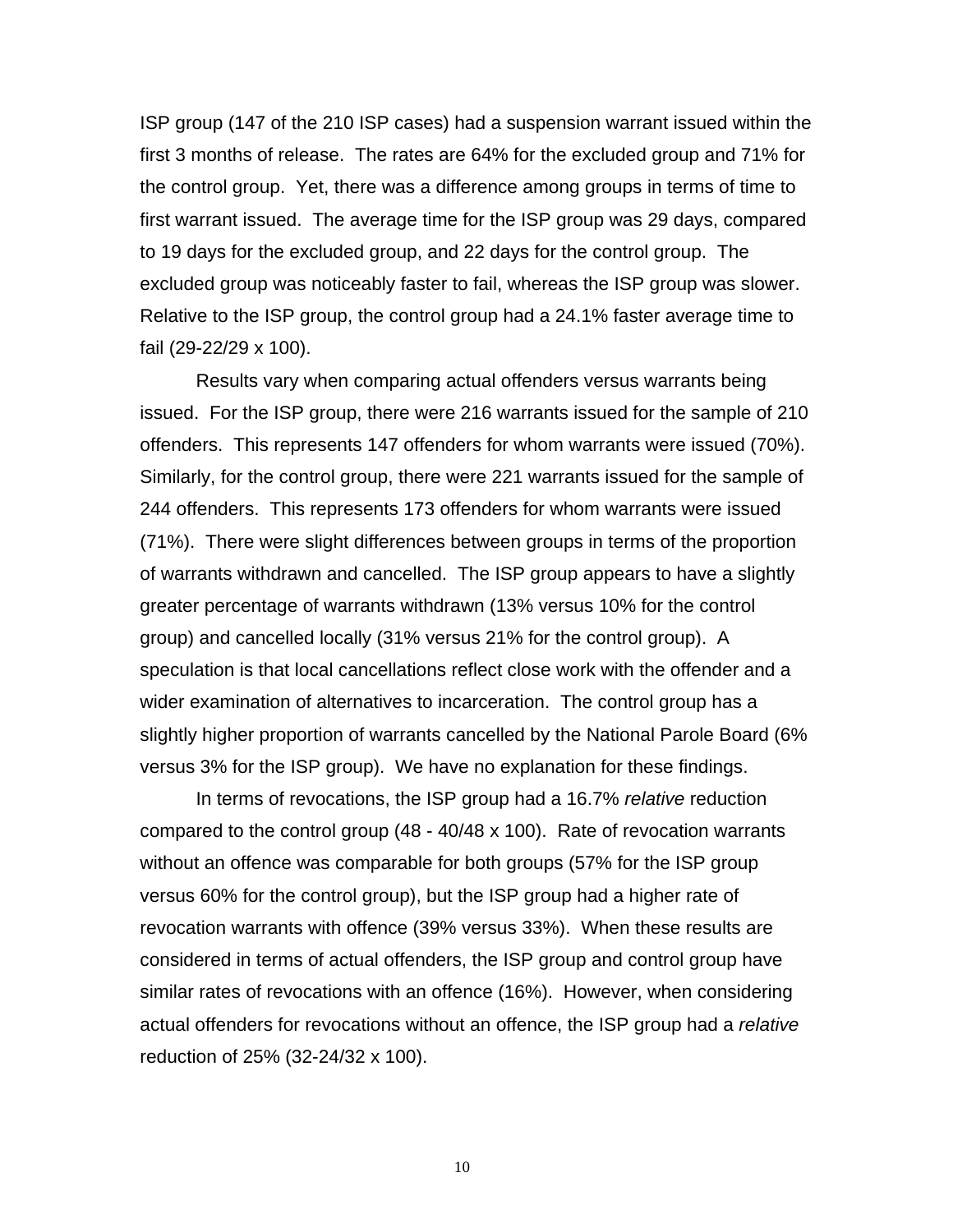When inspecting the results in cases with violent and nonviolent revocations, there are some encouraging trends. The ISP group had a 25% relative reduction in the proportion of revocations for a nonviolent offence. In summary, ISP cases appear to remain longer in the community with no increase in revocations for violence offences or outstanding charges.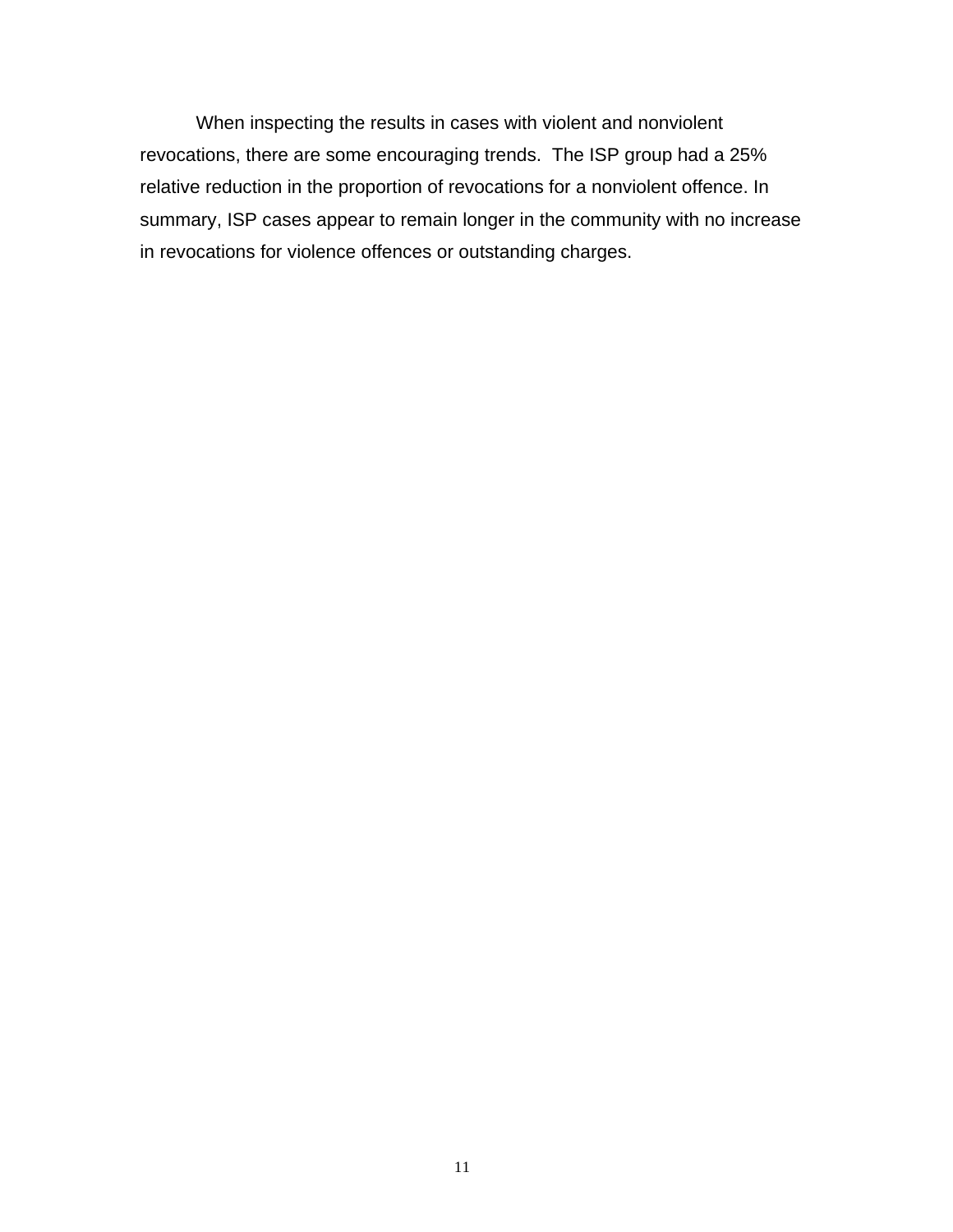# **Table 3. ISP and Comparison Groups: Outcomes**

| <b>Review of Intensive Supervision</b>                                                                              | <b>ISP</b>  |                      | <b>Comparison 1</b><br>(Excluded) |                     | <b>Comparison 2</b><br>(Control) |                      |
|---------------------------------------------------------------------------------------------------------------------|-------------|----------------------|-----------------------------------|---------------------|----------------------------------|----------------------|
|                                                                                                                     | offenders   | warrants             | offenders                         | warrants            | offenders                        | warrants             |
|                                                                                                                     | $(N = 210)$ |                      | $(N = 45)$                        |                     | $(N = 244)$                      |                      |
| No warrant in timeframe                                                                                             | 63 (30%)    |                      | 16 (36%)                          |                     | 71 (29%)                         |                      |
| <b>Suspension</b><br>with<br>Cases<br>$\mathbf{a}$<br>Warrant Issued within 3 months of<br>Release.                 | 147(70%)    |                      | 29 (64%)                          |                     | 173 (71%)                        |                      |
| Average time to first warrant<br>issued                                                                             | 147         | 29 days<br>$(n=147)$ | 29                                | 19 days<br>$(n=29)$ | 173                              | 22 days<br>$(n=173)$ |
| <b>Total Number of Warrants Issued</b><br>within 3 months $(31 X 3)$                                                | 147         | 216                  | 29                                | 35                  | 173                              | 221                  |
|                                                                                                                     |             |                      |                                   |                     |                                  |                      |
| <b>First Warrant Issued</b>                                                                                         |             | 147                  |                                   | 29                  |                                  | 173                  |
| Within 31 days from Release                                                                                         |             | 89 (61%)             |                                   | 23(79%)             |                                  | 130 (75%)            |
| Within 32 to 63 days from Release                                                                                   |             | 40 (27%)             |                                   | 1(3%)               |                                  | 30 (17%)             |
| Within 64 to 93 days from Release                                                                                   |             | 18 (12%)             |                                   | 5(17%)              |                                  | 13 (8%)              |
| Warrant<br><b>Status</b><br>of<br><b>Total</b><br>issued<br>within<br><b>Warrants</b><br>3<br>months as of Jan 2003 |             | 216                  | 29                                | 35                  |                                  | 221                  |
| Issued (currently UAL)                                                                                              |             | 2(1%)                |                                   | 2(6%)               |                                  |                      |
| Withdrawn                                                                                                           |             | 29(13%)              |                                   | 3(9%)               |                                  | 23(10%)              |
| Cancelled Locally (no return to<br>federal custody)                                                                 |             | 65(31%)              |                                   | 7(20%)              |                                  | 47(21%)              |
| Cancelled by NPB (return to<br>federal custody)                                                                     |             | 7(3%)                |                                   | 2(6%)               |                                  | 13(6%)               |
| Warrant Executed<br>&<br>Current<br><b>Supervision Period status</b>                                                |             | 113(52%)             |                                   | 21(60%)             |                                  | 138(62%)             |
| Executed - TD                                                                                                       |             | 7(3%)                |                                   | 1(3%)               |                                  | 1(0%)                |
| <b>Executed - Sup Completed</b>                                                                                     |             | 17(8%)               |                                   | 3(9%)               |                                  | 18(8%)               |
| <b>Executed - Revoked</b>                                                                                           |             | 89 (41%)             |                                   | 17(49%)             |                                  | 97(44%)              |
| Executed - Auto Revoked                                                                                             |             | N/A                  |                                   | N/A                 |                                  | 22(10%)              |
| Last Warrant Executed on SP and<br>issued within 93 days & offender<br>has Revocation Readmission                   | 84(40%)     | 84                   | 17(38%)                           | 17                  | 117 (48%)                        | 117                  |
| <b>Revocation without Offence</b>                                                                                   | 51 (24%)    | 48(57%)              |                                   | 10(59%)             | 78 (32%)                         | 70 (60%)             |
| Revocation with Offence                                                                                             |             | 33(39%)              |                                   | 7(41%)              |                                  | 39 (33%)             |
| Revocation with O/S Charges                                                                                         |             | 3(4%)                |                                   |                     |                                  | 8(0.7%)              |
|                                                                                                                     |             |                      |                                   |                     |                                  |                      |
| Cases Revoked with Offence                                                                                          | 33(16%)     |                      | (16%)<br>7                        |                     | 39 (16%)                         |                      |
| Violent                                                                                                             | 11(5%)      |                      | 4(9%)                             |                     | 9(4%)                            |                      |
| Non Violent                                                                                                         | 19(9%)      |                      | 2(4%)                             |                     | 29 (12%)                         |                      |
| Unknown * offence not identified<br>by date on case to confirm link with<br>specific revocation                     | 3(1%)       |                      | 1(2%)                             |                     | $1(1\%)$                         |                      |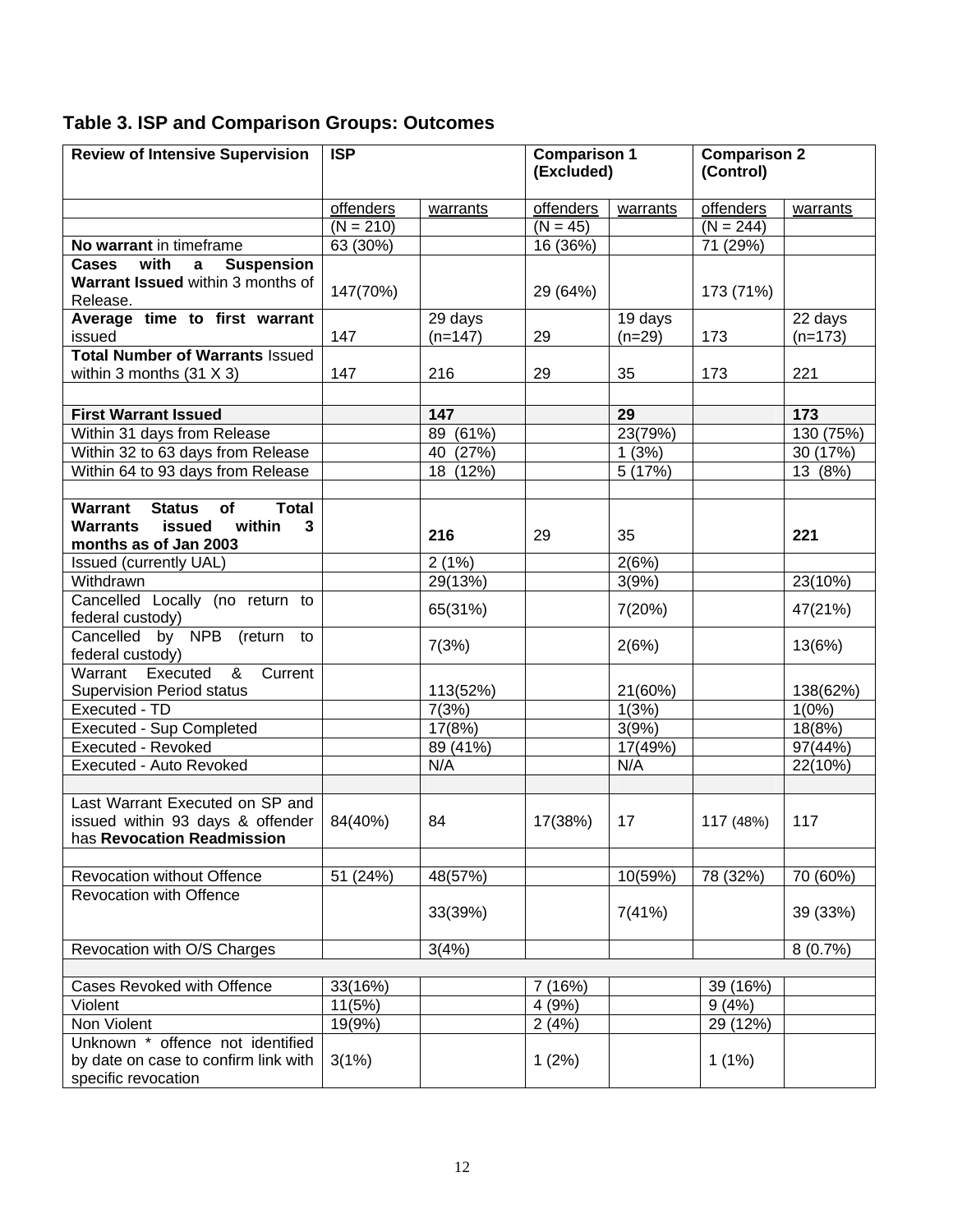#### **DISCUSSION**

<span id="page-18-0"></span>As noted in the introduction, the purpose of ISP is to provide enhanced structured community supervision to offenders with a demonstrated higher risk and need profile. This enhanced intervention includes both supervision strategies and correctional programming. The latter is reflected in the offenders' Correctional Treatment Plan that is developed at the offenders' admission to federal prison and is modified throughout their sentence, culminating at warrant expiry. Given the nature of this sample of offenders, engagement strategies to facilitate programming are seen to be a particularly important aspect of ISP.

Prior research that only increases supervision such as with increased frequency of contact has yielded poorer results than initiatives that have attempted to blend supervision and programming. Research has also identified the importance of staff training and parole officer skills in yielding improved parole outcomes.

As an initial project, some training occurred prior to implementation; however, additional training will incorporated into the parole officer professional development training initiative. Also, although programming was provided consistent with current practices, additional research comparing program attrition among groups would be informative. Notwithstanding these caveats, the current study yielded some promising findings relative to a comparison group. Most importantly, the proportion of offenders who were revoked was lower for the ISP group. Furthermore, time to the first warrant being issued was also longer for the ISP group. This means that during the ISP initiative, the sample of higher risk offenders successfully remained in the community longer without increasing the risk to the public in terms of readmission. Finally, the poorest outcome (time to failure, not failure rates) was for the excluded group, suggesting that a review of the criteria utilised for excluding ISP cases is warranted.

From the survey results, it appears that CPOs frequently utilise both engagement and supervision strategies quite consistently. It was reported that CPOS used engagement strategies slightly more frequently, but they perceived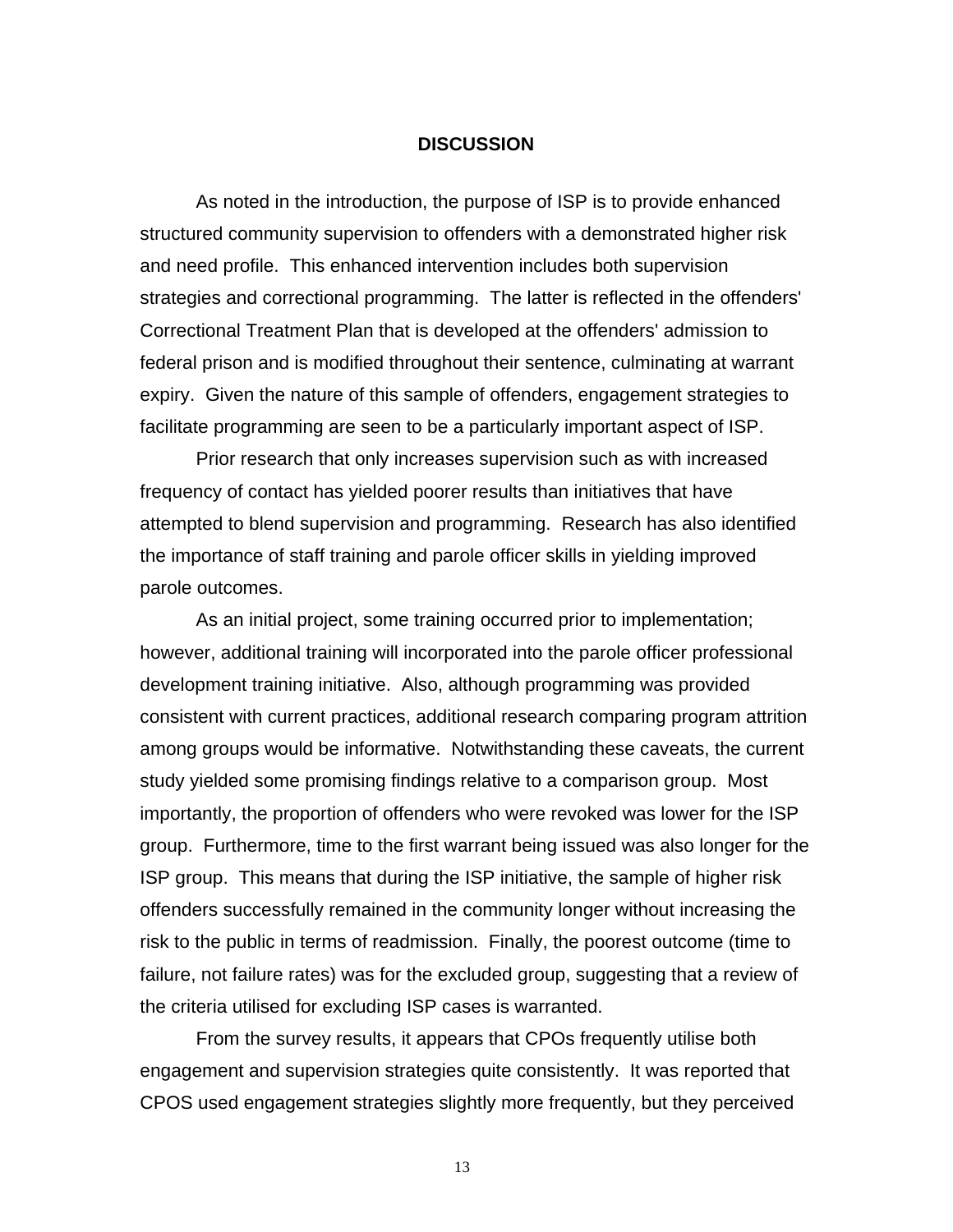supervision strategies to be slightly more helpful. Further research distinguishing between engagement and supervision and their contribution to successful reintegration would be informative.

This preliminary study has several limitations. Important is the fact that the survey was only applied prospectively for the ISP cases. As a result, we do not know the extent to which these strategies were in place for the control group a year previously. In terms of recidivism data, the actual numbers of cases are also quite small and reflect a short follow-up period. These issues make extrapolation of the data difficult and may have contributed to group differences failing to achieve statistical significance. The findings are encouraging but not striking, raising some concerns regarding the cost effectiveness of ISP. Finally, it is unclear the extent to which ISP practices might be incorporated into existing operations, in terms of entry criteria and engagement and supervision strategies. Extension of ISP should include additional training and more systematic application of programming.